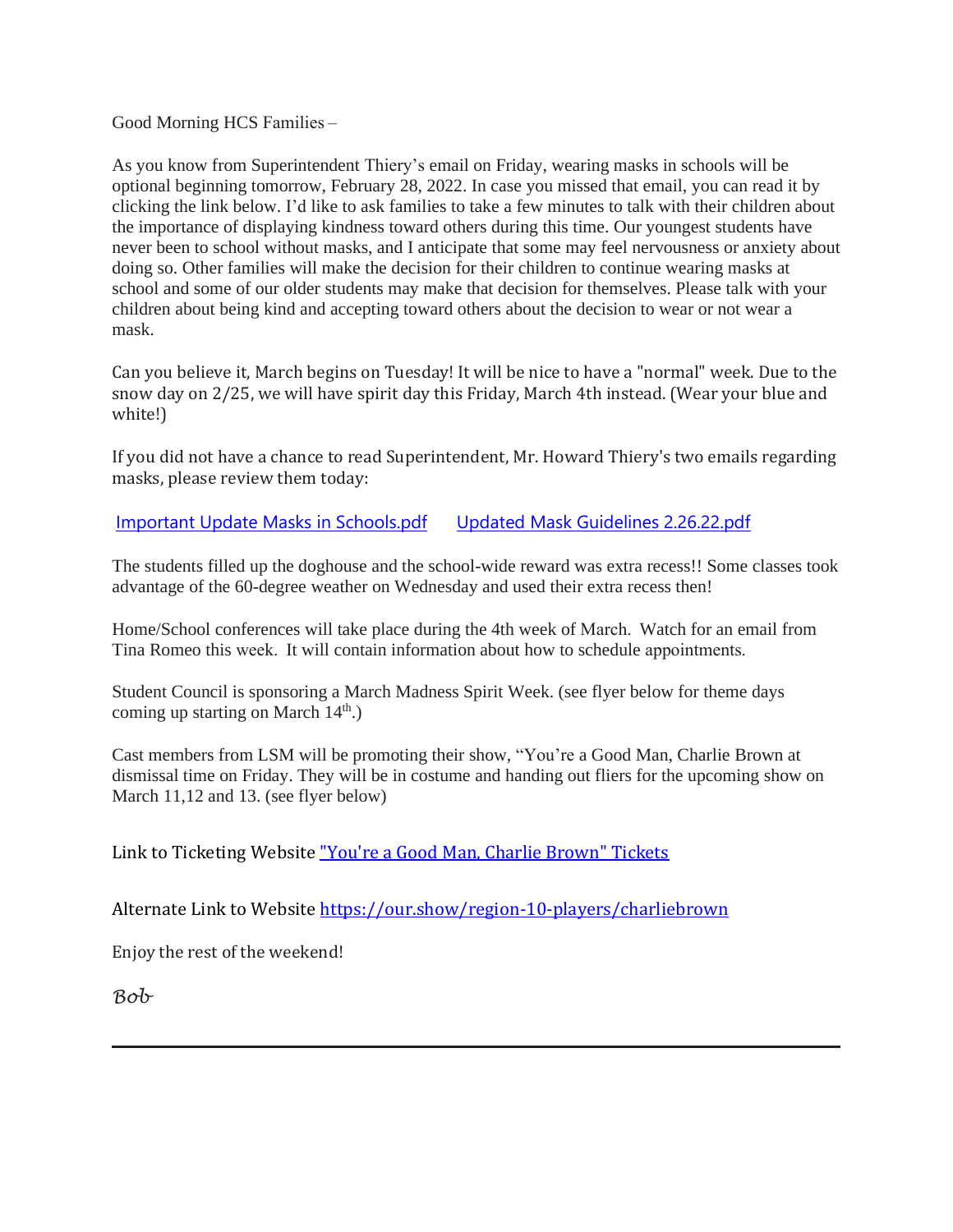# **CALENDAR**

**Friday, March 4- Grade 4 Permission slips are due for 3/17 Field Trip**

**Friday, March 4- Spirit Day (wear your blue and white)**

**Tuesday, March 8**- PTO Meeting, 7 pm

**Thursday, March 10-** Grade 4- Invention Convention

**Monday, March 14-Thursday, March 17**-Student Council Theme Days (see flyer below)

**Thursday, March 17-** Grade 4 Field Trip

**Friday, March 18-** No school for students, teacher professional development

**Tuesday, March 22-** Home/School Conferences, 4:00 – 7:00 pm

**Thursday, March 24-** Home/School Conferences, 4:00 – 7:00 pm

**Friday, March 25-** 1:00 PM Dismissal (elementary schools only)

Home/School Conferences, 1:30 – 3:30 pm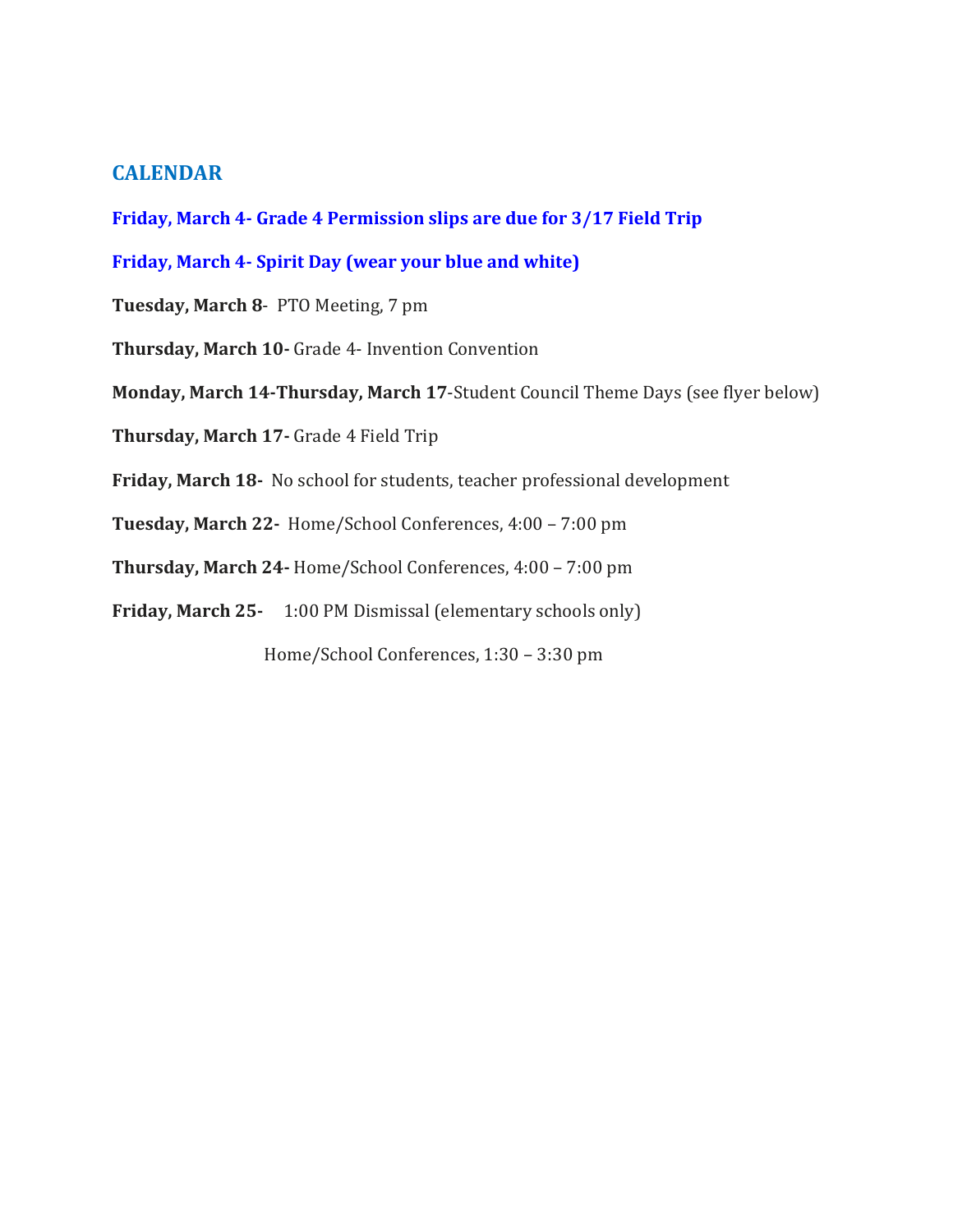## **Rainforest Reading Challenge Update**

Our HCS readers have been doing an outstanding job reading and recording their hours! Mrs. Norton's class has maintained their lead in the third-grade race with 126 reading hours. They are setting the pace for the whole school! Incredibly, Ms. Duval's class is next in line with 92 reading hours. Wow! Ms. Vannini's class is maintaining their lead for the fourth-grade race. These reading teams have officially finished the boat trip down the Amazon and are now trekking on foot across a rope bridge through the rainforest canopy!

Mr. Murphy's class, at 78 reading hours, is currently in the lead for the second-grade race. That is just two hours short of moving on to the land journey. Ms. Gionfriddo's class has the boat to catch in the first-grade river race. They have tallied 46 hours! Our PreK readers are moving along steadily.

Most of the races are very close! In spite of a snowy weekend, please remind your readers that any time spent reading will move them further along their journey through a tropical rainforest!

Happy reading!

Mrs. Nelson

# **2022-2023 KINDERGARTEN REGISTRATION**

Do you have a child who is turning 5 in 2022? If so, you have a future HCS kindergartener!

Please share this information with your neighbors/friends that don't currently have children at HCS.  Thank you for helping us get the word out!

Register a Student - Regional School District 10 [\(region10ct.org\)](http://track.spe.schoolmessenger.com/f/a/E6mp1CUUeGU_ustqM94qcQ~~/AAAAAQA~/RgRj_JtIP4TDAWh0dHA6Ly90cmFjay5zcGUuc2Nob29sbWVzc2VuZ2VyLmNvbS9mL2EvbXVYcjRVOUREYUI2T21wcDd3dndJZ35-L0FBQUFBUUF-L1JnUmo4MkRRUDBUZmFIUjBjSE02THk5c2FXNXJjSEp2ZEdWamRDNWpkV1JoYzNaakxtTnZiUzkxY213X1lUMW9kSFJ3Y3lVellTVXlaaVV5Wm5kM2R5NXlaV2RwYjI0eE1HTjBMbTl5WnlVeVpsQmhjbVZ1ZEhNbE1tWnlaV2RwYzNSbGNsOWhYM04wZFdSbGJuUW1ZejFGTERFc1FtNVhMVlJ1VUhOb2Nsa3hlVEJFZFY5QmNsbGZOazFpVjNRdFVubHhRMGxFUVVnNFZYSTBPRGhGTm1GcWRtWlhNa1ZwT1RGRmNVZFNVelZhWDNGRGVIWlVhbUV0TVVGTVJuSnVWRGhTVlV0NFVGTnBYM1JqWjNONVQwNVBNMlY0YWxOUGFsQTRTMk5LWnl3c0puUjVjRzg5TVZjSGMyTm9iMjlzYlVJS1lnVlFMUkppTEQ2enVWSVZjbTl0Wlc5MFFISmxaMmx2YmpFd1kzUXViM0puV0FRQUFBQUJXB3NjaG9vbG1CCmIWyGcbYkHhJ21SGWJhbGxlcmluaWFAcmVnaW9uMTBjdC5vcmdYBAAAAAE~)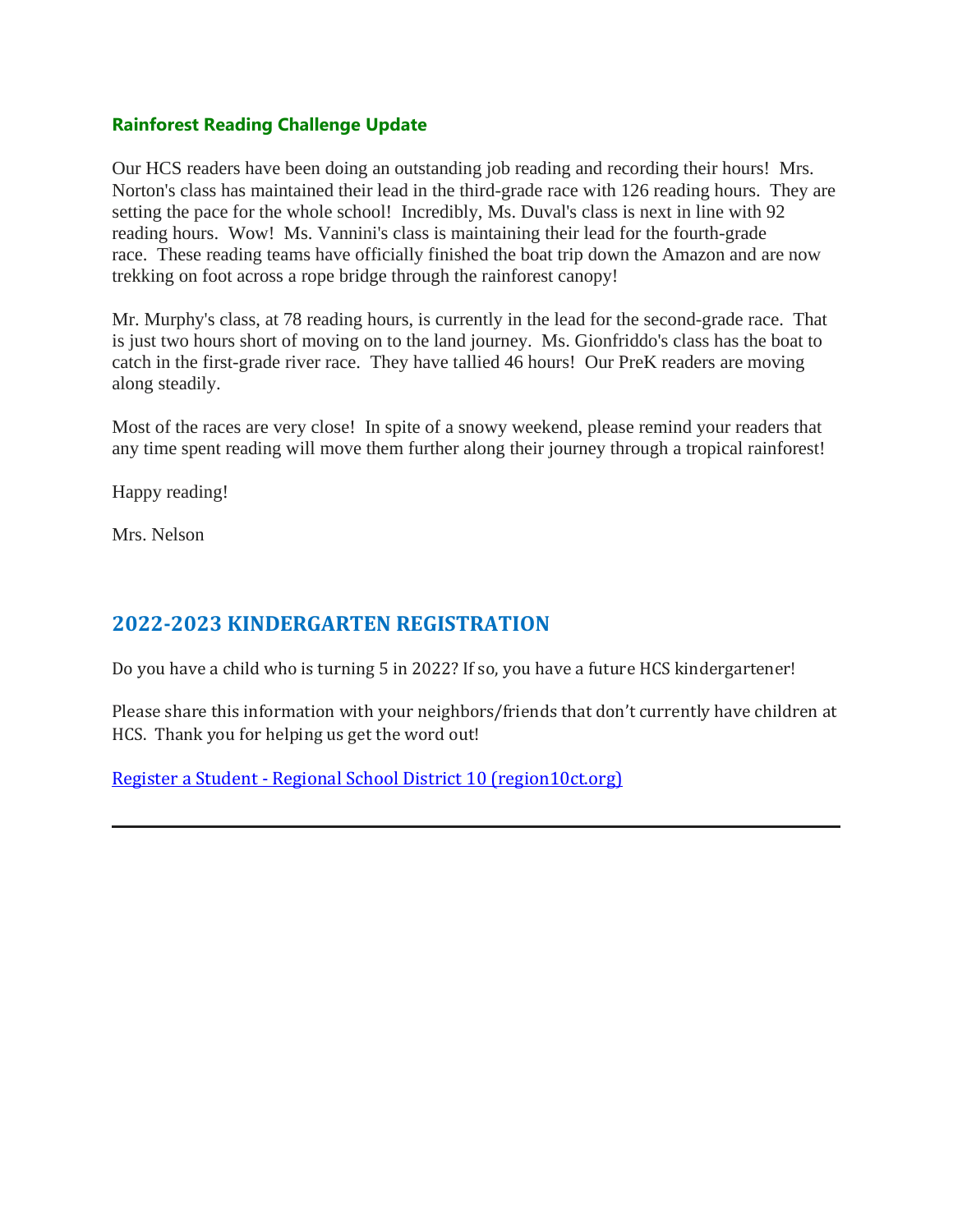# **COVID ATTENDANCE GUIDELINES**

We appreciate everyone's adherence to the guidelines below.  It is essential that students do not come to school if:     

 They have had close contact (at least 15 minutes, within 6 feet) with a person that has tested positive for COVID-19 and are quarantining for the required number of days     

 They, or a member of your household, has been tested for COVID-19 because of symptoms and/or potential exposure and you are awaiting results     

 You screen them in the morning before school and they have any of the symptoms below:      

- **fever of 100.4 or higher**
- **chills**
- **a new cough**
- **difficulty breathing**
- **a sudden loss of taste or smell**
- **shortness of breath**
- **sore throat**
- **congestion**
- **extreme fatigue**

 If your family has traveled, we recommend testing upon returning. Please be vigilant and check for any symptoms daily for 14 days after travel. Even mild symptoms can be the first sign of COVID. If the traveler, family member or student, develops any symptoms, keep all family members home from school until the traveler has been tested.     

In all cases, we ask that you always err on the side of caution. If your child has any signs of illness, please keep them home and contact our school nurse, [hcs.nurse@region10ct.org](mailto:hcs.nurse@region10ct.org) by phone at (860) 485-9029 ext. 12103

A friendly reminder that our school nurse, Kristen Sullivan is out on maternity leave. There will be a substitute nurse covering each day. You can still leave messages for the nurse, and email if needed. If your child will be tardy or absent for any reason, please notify HCS. Please send health-related emails to **[HCS.Nurse@Region10ct.org](mailto:HCS.Nurse@Region10ct.org)**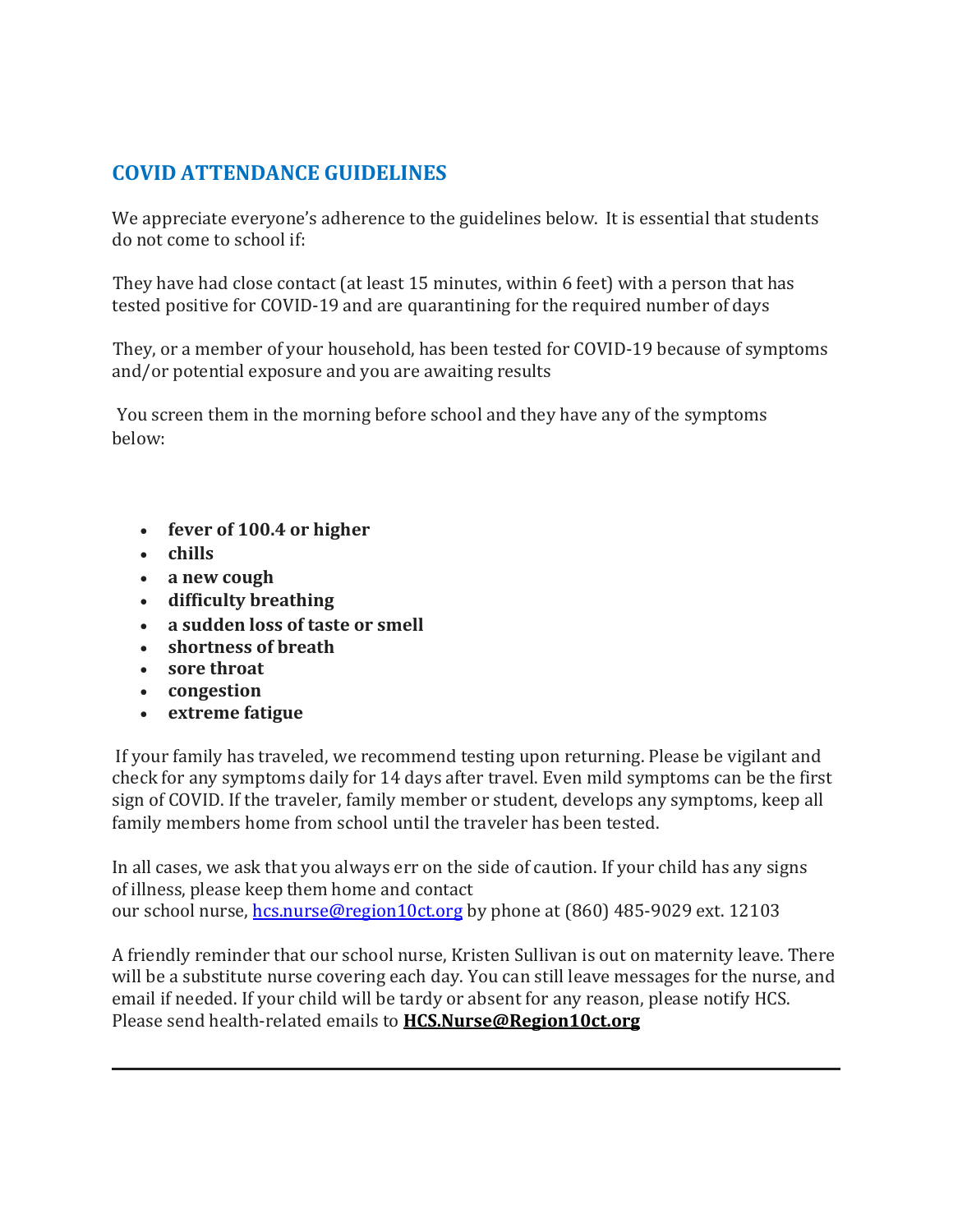Follow the HCS PTO on Facebook! [https://www.facebook.com/HCSPTO/](http://track.spe.schoolmessenger.com/f/a/UdemrReffKg_ZHuO22JHqw~~/AAAAAQA~/RgRj_JtIP0THaHR0cDovL3RyYWNrLnNwZS5zY2hvb2xtZXNzZW5nZXIuY29tL2YvYS9DSnptUnc3MDVxMEhieG16ZU43eUNnfn4vQUFBQUFRQX4vUmdSaUFRblFQMFFnYUhSMGNITTZMeTkzZDNjdVptRmpaV0p2YjJzdVkyOXRMMGhEVTFCVVR5OVhCM05qYUc5dmJHMUNDbUFhVU5ZZllNaGs3RFZTRm0xaGVucGxhVzFBY21WbmFXOXVNVEJqZEM1dmNtZFlCQUFBQUFFflcHc2Nob29sbUIKYhbIZxtiQeEnbVIZYmFsbGVyaW5pYUByZWdpb24xMGN0Lm9yZ1gEAAAAAQ~~)   

Contact Information for HCS Staff: [http://harwinton.region10ct.org/staff\\_e](http://track.spe.schoolmessenger.com/f/a/IvXkeYRk93u5RlBQ8ZHhlg~~/AAAAAQA~/RgRj_JtIP0TnaHR0cDovL3RyYWNrLnNwZS5zY2hvb2xtZXNzZW5nZXIuY29tL2YvYS83M1NBR0ZLVnR2SmtPVVpFdDJfaldnfn4vQUFBQUFRQX4vUmdSaUFRblFQMFE1YUhSMGNEb3ZMMmhoY25kcGJuUnZiaTV5WldkcGIyNHhNR04wTG05eVp5OXpkR0ZtWmw5bExXMWhhV3hmWVc1a1gzZGxZbkJoWjJWelZ3ZHpZMmh2YjJ4dFFncGdHbERXSDJESVpPdzFVaFp0WVhwNlpXbHRRSEpsWjJsdmJqRXdZM1F1YjNKbldBUUFBQUFCVwdzY2hvb2xtQgpiFshnG2JB4SdtUhliYWxsZXJpbmlhQHJlZ2lvbjEwY3Qub3JnWAQAAAAB)mail and webpages

# FLYERS:

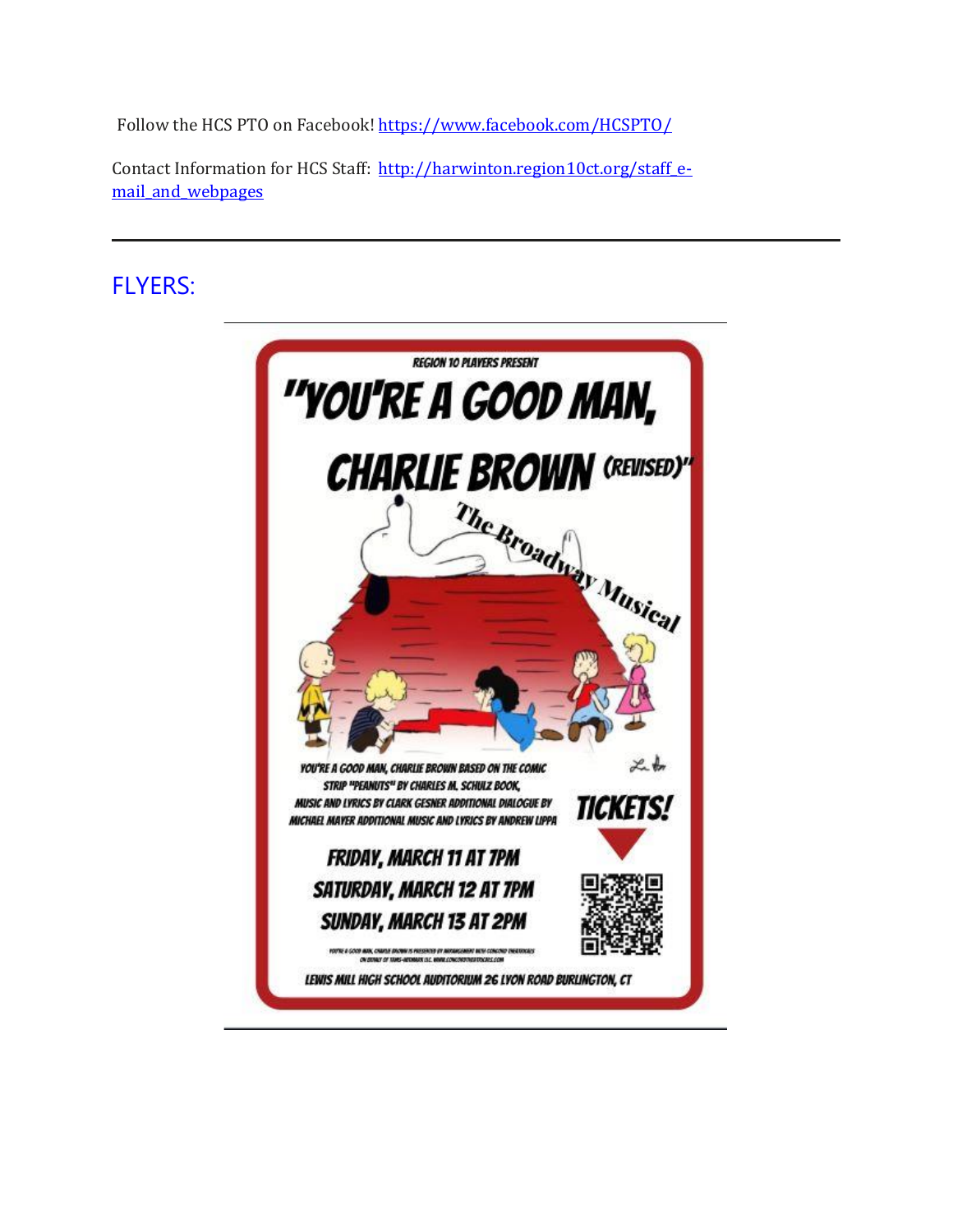

# **SAINT PATRICK'S ACTIVITY WEEK**

# march 14-19



 $\Box$ 

 $n, n$ 

in the children's room

**Find the Library Leprechaun** O'Bookery & win a prize

Do a special Leprechaun themed craft



Call or email us and O'Bookery will pick out some books just for you!

> Harwinton Public Library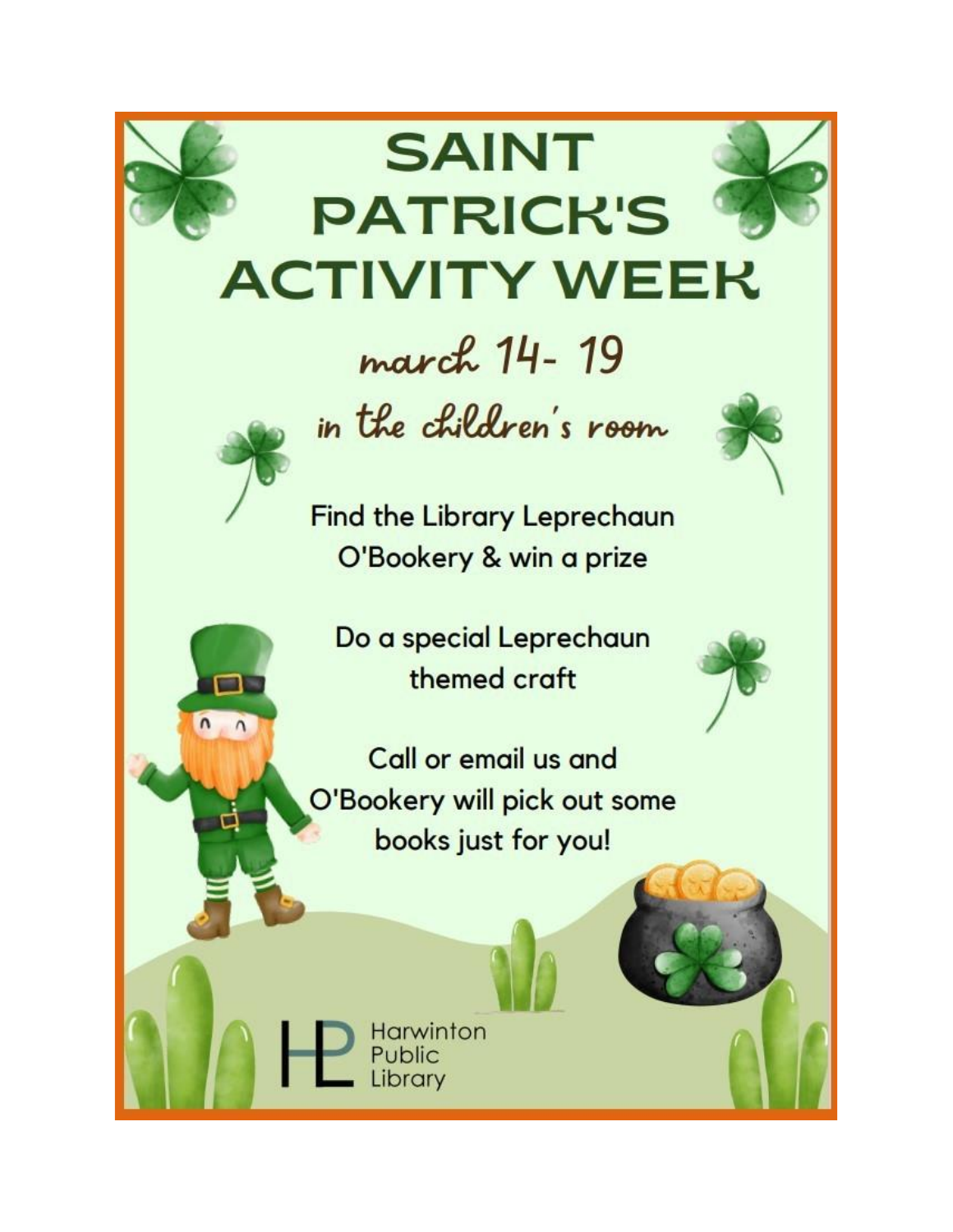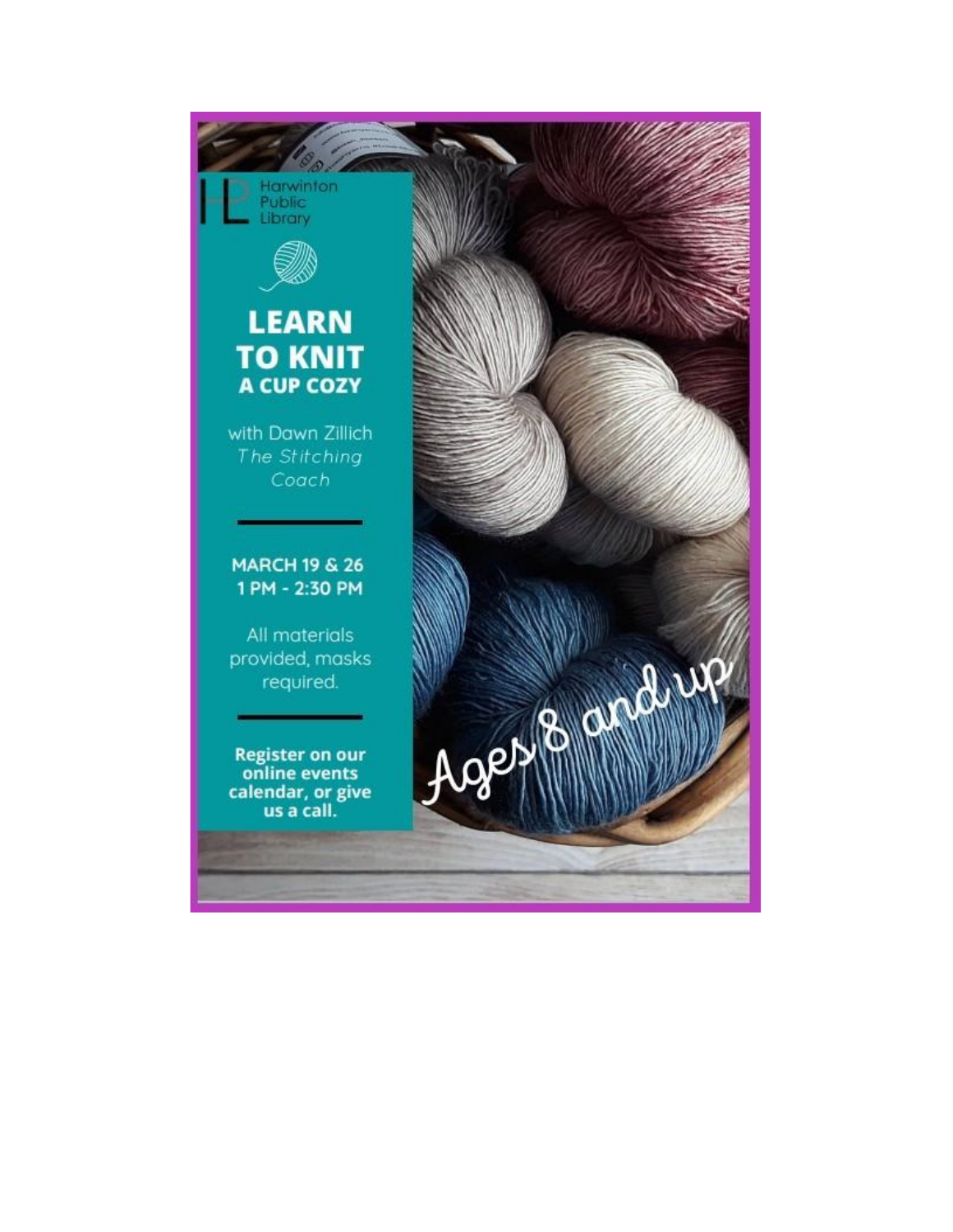# THE BURLINGTON PUBLIC LIBRARY

March. April. May Programs & Events

**FRIENDS OF** THE LIBRARY

5 A I



Choose from 1000s of gently used fiction and non-fiction books, DVDs, and CDs for children, teens, and adults!

Friday . April 1 . 10:00am to 4:00pm 10:00am - 12:00pm. Preview sale . \$5 admission charge

Saturday . April 2 . 10:00am to 4:00pm

Sunday . April 3 . 11:00am to 2:00pm . \$5 bag sale Bags will be provided by the Friends

All proceeds from the book sale benefit the **Burlington Public Library** 

#### **FRIENDS OF THE LIBRARY**

The Friends of the Library meet monthly on Wednesdays at 1:30pm March 16 . April 20 . May 18 Make a difference in your community by volunteering with the Friends of the Library! This local non-profit organization supports the library by providing programs and services to patrons of all ages.

Registration is requested of all programs. Details available at www.burlingtonctlibrary.org 34 Library Lane . Burlington . 860-673-3331 Follow us for updates (O)

**BURLINGTON LIBRARY** 

**ASSOCIATION** 

"Friends of the Library"

**LIBRARY CLOSINGS** 

Friday, April 15, 2022 Saturday, May 28, 2022 Monday, May 30, 2022

#### **SPRING HOURS**

Monday - Thursday 10:00am - 8:00pm

Friday 10:00am - 5:00pm

Saturday 10:00am - 5:00pm

Sunday Closed

#### **BOARD OF LIBRARY DIRECTORS**

The BOLD meet monthly Tuesdays at 7:30pm March 1 April 5 May 3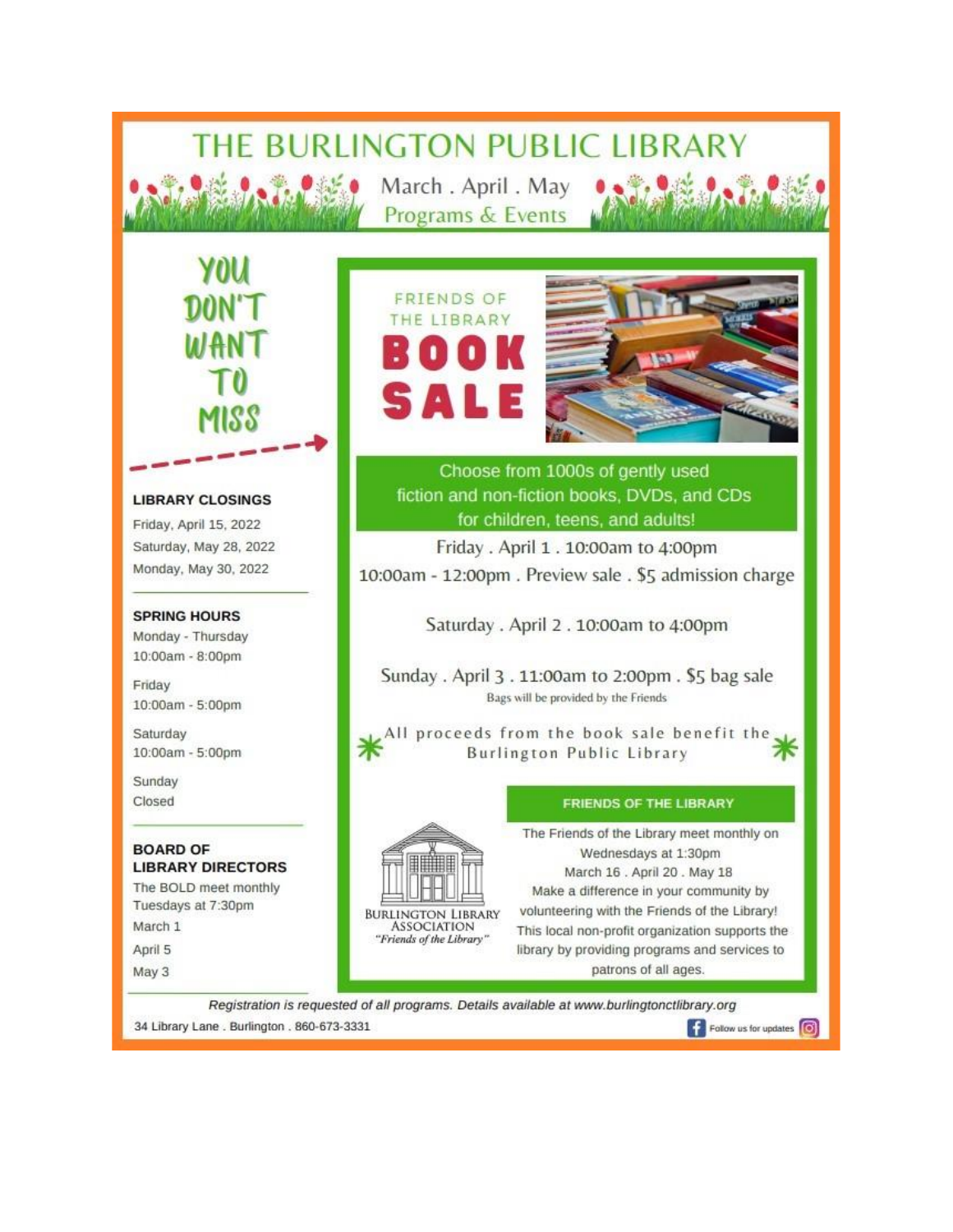## CHILDREN'S STORYTIME & BOOK CLUB PROGRAMS



# Newbies & To-Be's (Birth to 24 months with a caregiver)

Wednesdays @ 10:15 AM - March 2 & 16 and April 6 & 20

Bounces and rhymes, stories and songs for little ones birth up to 2 and a caregiver. Caregivers-to-be are also invited to develop an early literacy repertoire and meet peers.



### Stories & More (Toddlers and preschoolers with a caregiver)

Mondays @ 10:15 AM - March 7, 14, 21 & 28 and April 4, 18 & 25

Join Miss April for stories and songs, rhymes and fingerplays! We'll get silly and make friends all while building early literacy skills.



#### Bedtime Stories on Facebook Live (All ages) Tuesdays @ 6:30 PM - March 1 and April 5

Put on your pis, grab your favorite stuffie and get ready for rest as Miss April shares some cozy stories, rhymes and songs on Facebook Live. The program will also be available for viewing for one week.



Saturday Stories (All ages with a caregiver) Saturdays @ 10:15 AM - March 12 and April 9 Join Miss April for stories, rhymes, fingerplays and more!



Homeschool Readers (Homeschool students at the K-6 level) Thursdays @ 1:00 PM - March 17, April 21 and May 19

Each month, Miss April will read one of the Elementary Nutmeg Nominees and offer a related activity. She'll also booktalk a chapter book that is a Nutmeg Nominee that will be discussed the next month.



#### **Stories with Mrs. Anderson** Tuesday, March 8, 6:30 PM

We're thrilled to welcome Lake Garda Principal Mrs. Anderson to share some stories and fun with us!

#### Read with Holden (Readers in PreK-Grade4) Wednesday, April 13 10:30 AM - 12:00 PM & Saturday, May 21, 10:30 AM - 12:00PM

Our registered therapy dog Holden loves to hear stories! Children are encouraged to bring their favorite books or grab one of ours to read to Holden and his human Ms. Kady. Call the library to reserve a time slot.



#### Stories with Holden (Toddlers and Preschoolers with a caregiver) Monday, May 2, 10:15 AM

Holden and Ms. Kady will join us for a special story time! We'll have a chance to meet them and learn about how they went to school to learn to read with kids.

# **CHILDREN'S PROGRAMS**

## **ART EXPLORATION WEDNESDAYS 10:30AM - 12:00PM**



Artist & educator Rick Labadia joins us for this three-part series for elementary level homeschool students.

## **Session 1 - Collage**

March 23 Explore how picture book illustrators like Eric Carle and Lois Ehlert use collage to tell a story and create your own piece of art.



#### **Session 2 -- Poetry** April 27

Celebrate National Poetry Month by reading and writing some poetry together.



#### Session 3 --Art Show & Poetry Tea **May 11**

Share the art you created in the previous sessions with your invited guests. Light refreshments will be served.